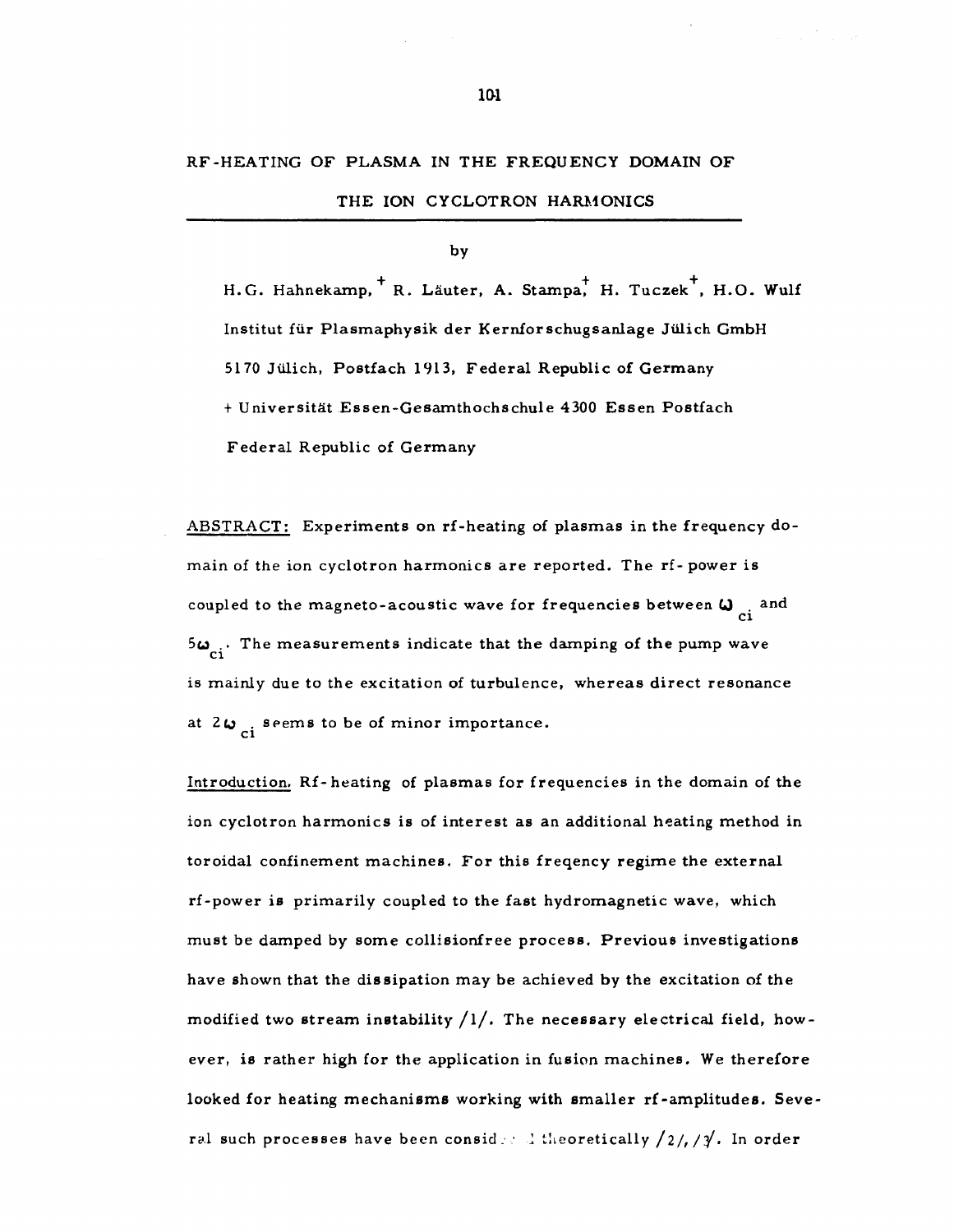to facilitate the comparison of the theoretical predictions with our experimental results we used a new type of plasma source, which allows the production of a low density fully ionized collisionfree plasma with low impurity level. In this experiment the investigations were performed in linear geometry. The effects of toroidal geometry are studied in an experiment of tokamak-iike configuration.

Linear Experiment Figure 1 shows a schematic diagram of the linear device. A fast electromagnetic valve admits a gas pulse into the evacuated discharge tube. A slow theta pinch produces a plasma with a density of the order  $10^{14}$  cm<sup>-3</sup>. This plasma expands with a streaming velocity of  $^6$  cm  $\prime$ about 10 cm/s along the diverging magnetic field lines into the region of a homogeneous quasi-static guiding field of 260 or 330 Gauss, re spectively, whereby the density is reduced by two orders of magnitude. By this technique one gets a fully ionized mangetized plasma with a low density and a low impurity level, because the neutrals and the heavier ions should have a smaller velocity than the expanding plasma.

The pump wave is excited in the plasma by a 1. 8 m long Stix-coil, which is part of a tank circuit of a pulsed 1 MHz-transmitter with a maximum power output of 500 kW.

The power consumption of the plasma was evaluated from measurements of the voltage at the tank circuit and the current flowing into the tank circuit. Figure 2 shows the power consumption of the plasma as a function of the power delivered by the transmitter. The degree of modulation of the static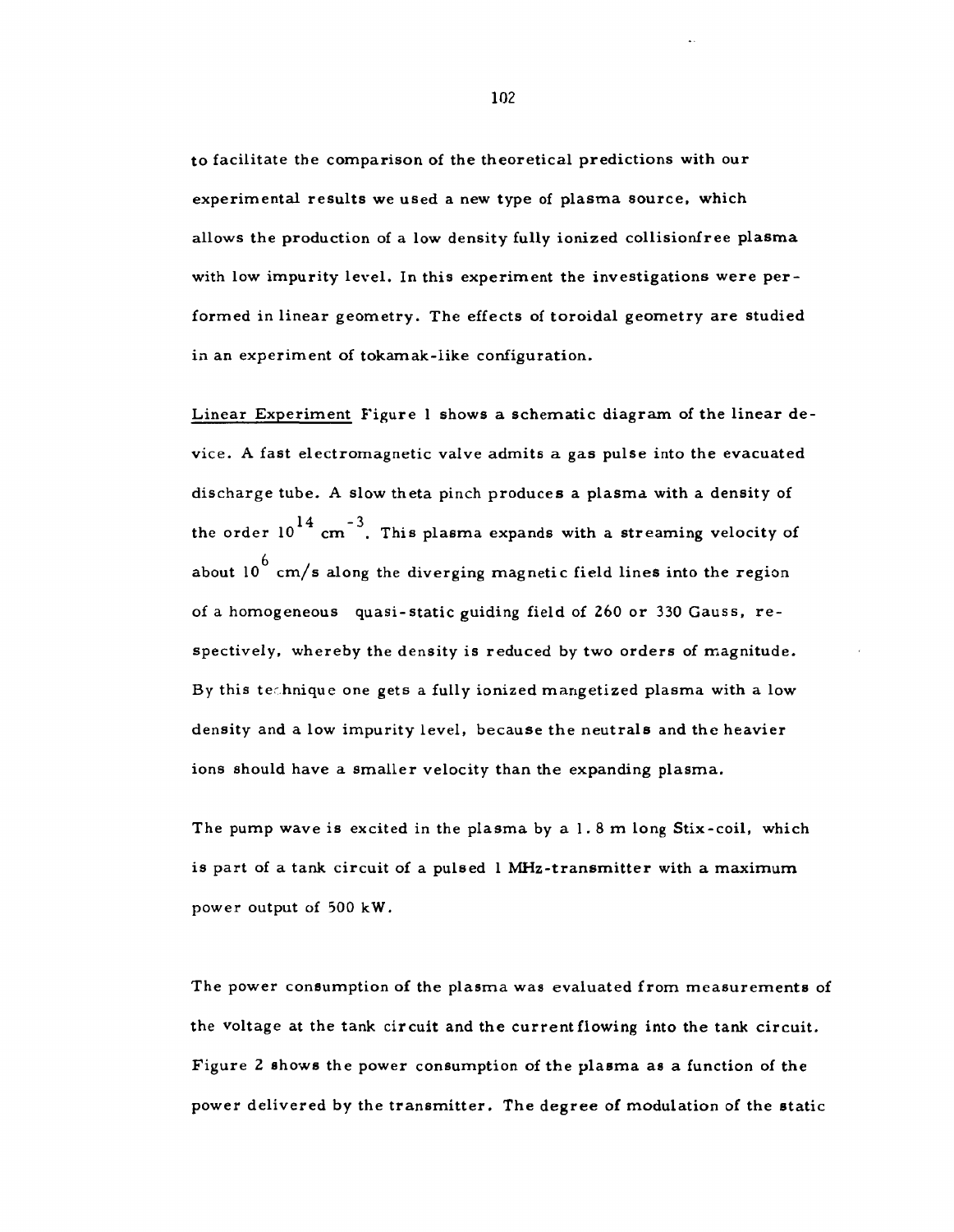**field by the magnetic field of the pump wave ranged between**  1.5 and 6 %. In the frequency range between 2 and 5 $\omega_{ci}$  an **effective energy transfer to the plasma is observed. Measure**ments were made at 2, 2 1/2, 4 and 5 $\mu$ , For all these fre**quencies the curves coincide within the accuracy of the measurement. Therefore, direct resonance effects of the pump wave with the ion cyclotron motion at**  $2\omega_{\rm{c},1}$  **/2/ and the decay** into ion Bernstein waves at  $n\omega_{1}$  (n > 2) /3/ must be of minor importance. The measured energy transfer cannot be explained with the classical (Spitzer) collision frequency. From this, we conclude that the energy transfer from the rf-circuit is

**There is a pronounced kink in the curve at a modulation degree of 4.6 % which separates two domains, one domain of low amplitude and another one of higher amplitude, where the relative power consumption of the plasma is increased. It may be assumed that the enhanced energy transfer in the high amplitude domain is caused by the onset of another microinstability with a higher threshold.** 

**The electron temperature was measured with an electrostatic double probe, the ion temperature with a retarding field particle analyzer. In order to avoid disturbances of the probe signal by the high frequency field, some of the measurements had to be done after fast switch-off of the high frequency pulse**  The measurements show an increase of both T<sub>1</sub> and T<sub>2</sub>. Maximum measured temperatures are  $T_i$  = 70 eV - 100 eV for initial temperatures  $T_i \approx 2$  eV, the electron temperature always being lower **peratures T** *pc* **2 eV, the electron temperature always being lower**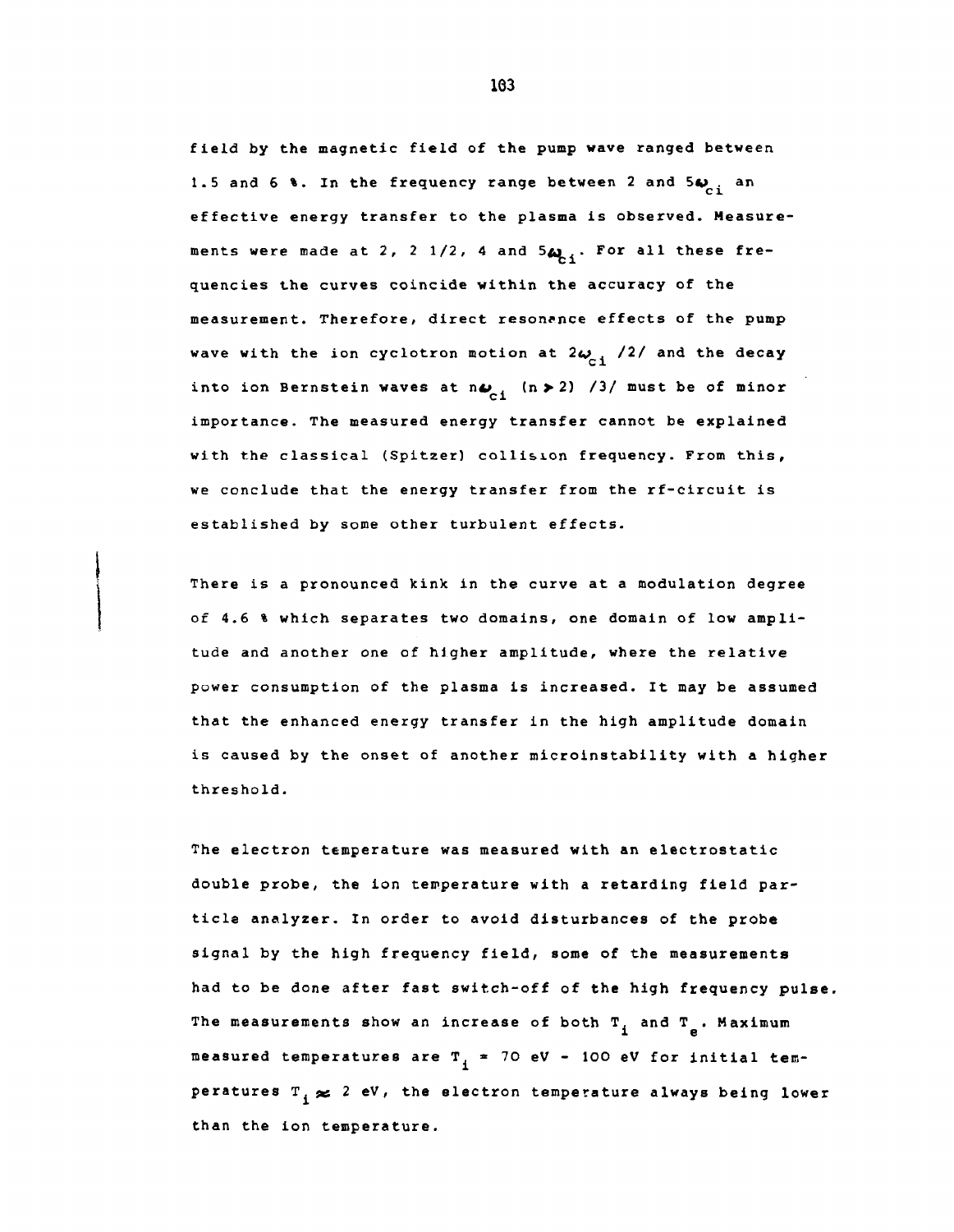This ion temperature increase is an accordance with an estimation from the total amount of rf-power delivered to the pJasma (67 kW) . Figure 3 shows the electron density as a function of time measured by an 8 mm microwave interferometer. Without rffield the density is nearly constant during 200 usec. On the other hand 20, usec after the rf-field has reached its full amplitude, there is a rapid decrease in density which may be caused by the enhanced axial plasma losses due to the temperature increase.

Toroidal Experiment. This experiment (Figure 4) is a compact axisymmetric torus (R = 25 cm) with large aspect ratio ( $\frac{r}{p}$  = 0.4). The main field coil is helically wound and produces the toroidal field as well as the plasma current. The equilibrium position is regulated by an additional vertical B<sub>g</sub>-field and a stabilizing copper shell. The energy for the initial plasma is supplied by a 60 kJoule condenser bank discharge which is crowbarred at current maximum. The configuration is tokamaklike with a plasma current below the Kurskal limit (toroidal field 6 kGauss, plasma current 24 kA). Four single turn rf-coils with current in opposite directions excite the pump wave at a transmitter power level of 1 MW.

First measurements were done with  $H_{\gamma}$  as filling gas and reduced energy of the condenser bank (E = 6 kJoule, By = 2 kGauss, *I\** » 8 kA). The pump frequency was 1.2 MHz. The distribution of the pump wave amplitude over the plasma cross section shows that it is possible for certain plasma parameters to excite radial eigenmodes of the plasma torus with respect to the com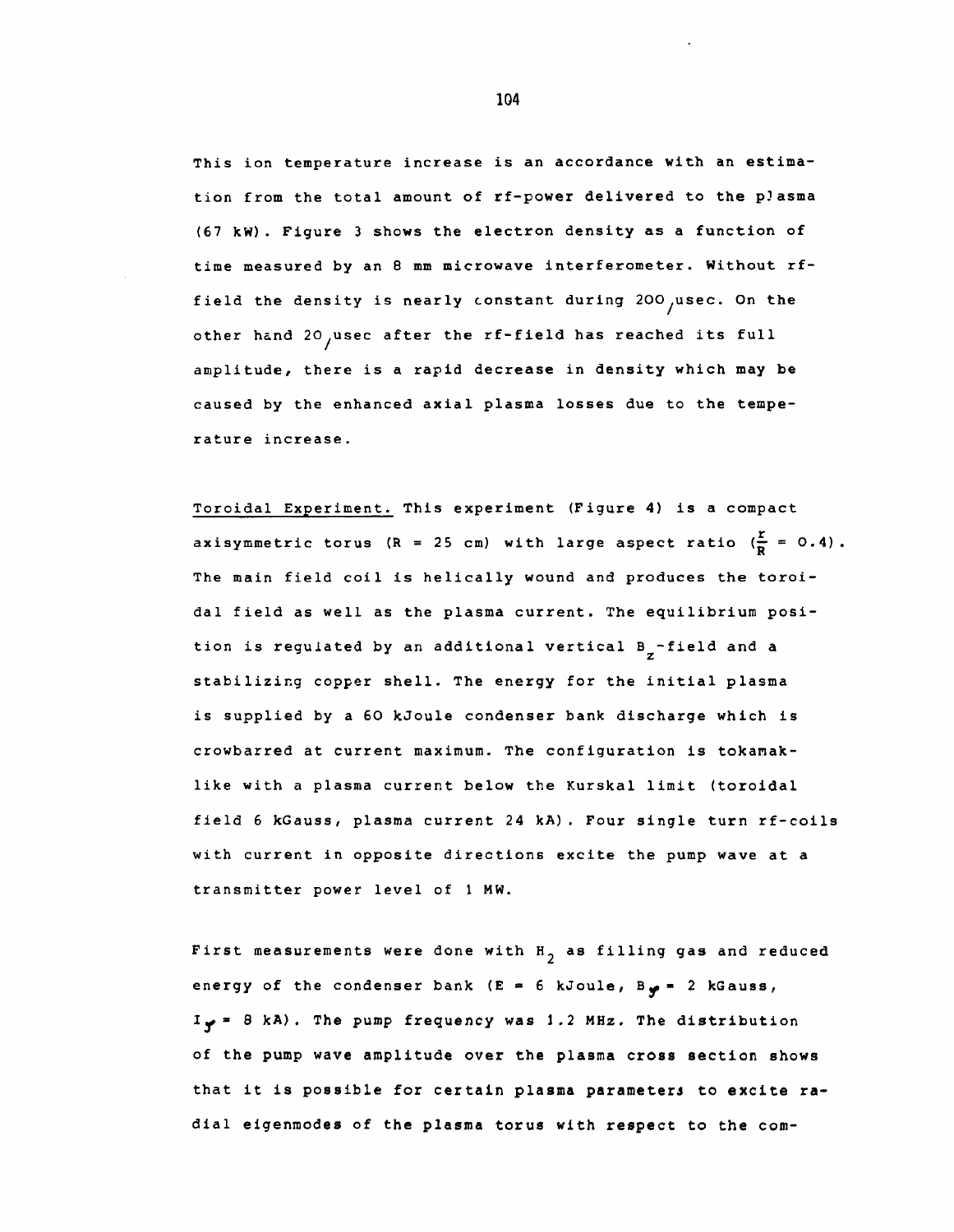pressional MHD wave. At resonance an enhancement of the toroidal component of the rf-magnetic field from the plasma boundary to the axis by a factor  $6 - 8$  was measured.

At the same time an enlarged energy transfer from the external circuit to the plasma during geometric resonances was observed. Thus, the macroscopic phenomena concerning coupling and energy transfer to the plasma show the same characteristic features as in the linear experiment. In the present stage of our experiment the initial plasma is not collisionfree so that no direct conclusion to fusion plasmas may be derived. But with additional heating by the observed geometric resonance and enlargement of energy confinement time by the use of the 60 kJoule condenser bank, it should be possible to reach the conditions of a colllsionfree plasma, in order to investigate the influence of the toroidal geometry to the dissipation mechanism observed in the linear experiment.

## References

- /1/ K.H. Finken, A. Stampa, H. Tuczek, Z. Naturforschung 30 a 195 (1975)
- *12/* J. Adam, A. Samain, EUR-CEA-FC-579, 29 (1971)
- /3/ K.D. Harms, G. Hasselberg, A. Register, Nuclear Fusion 14, 251 (1974)

105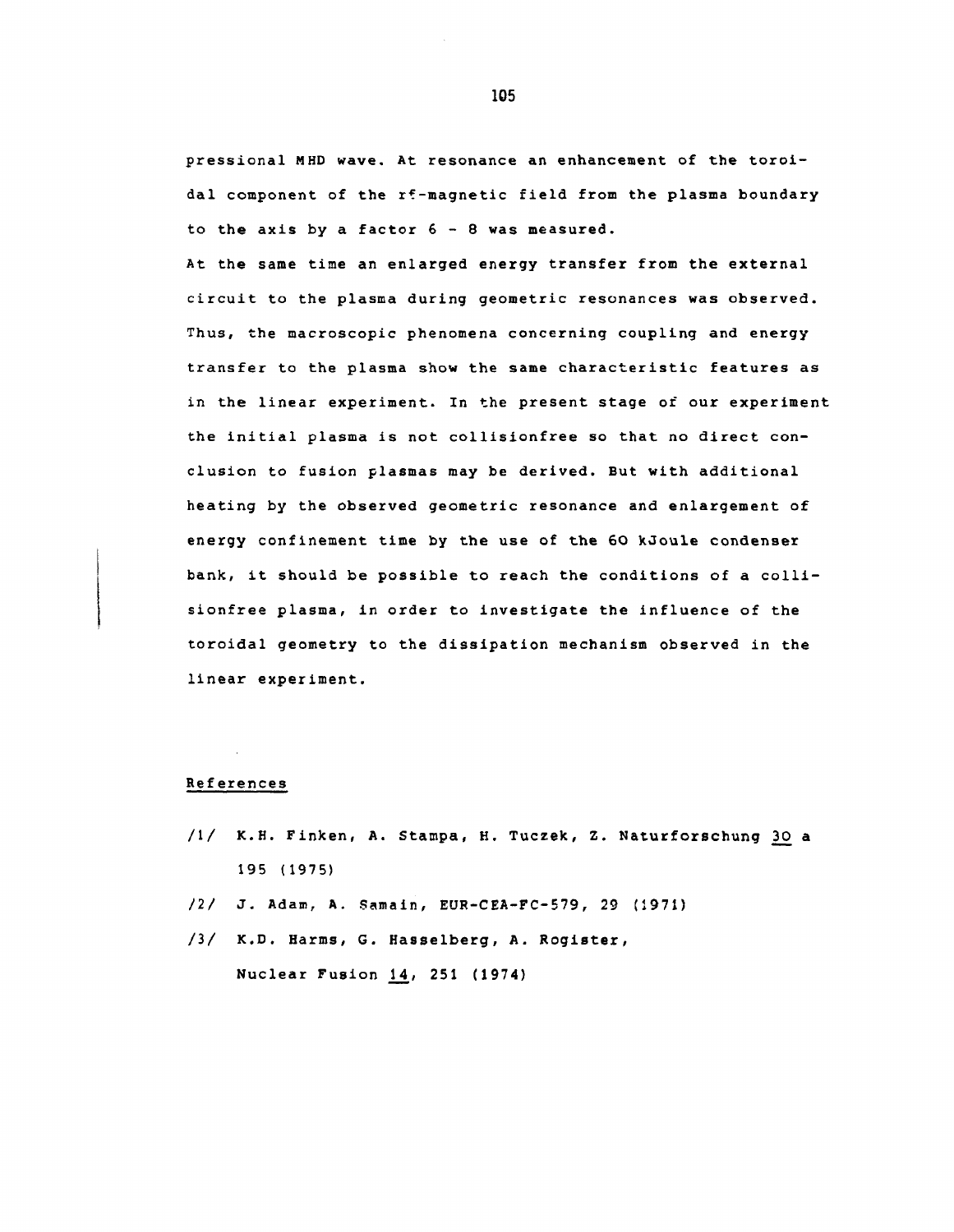

Figure 1 Experimental arrangement of the linear device



Figure 2 Energy consumption of the plasma as a function of rf-power delivered by the transmitter

106